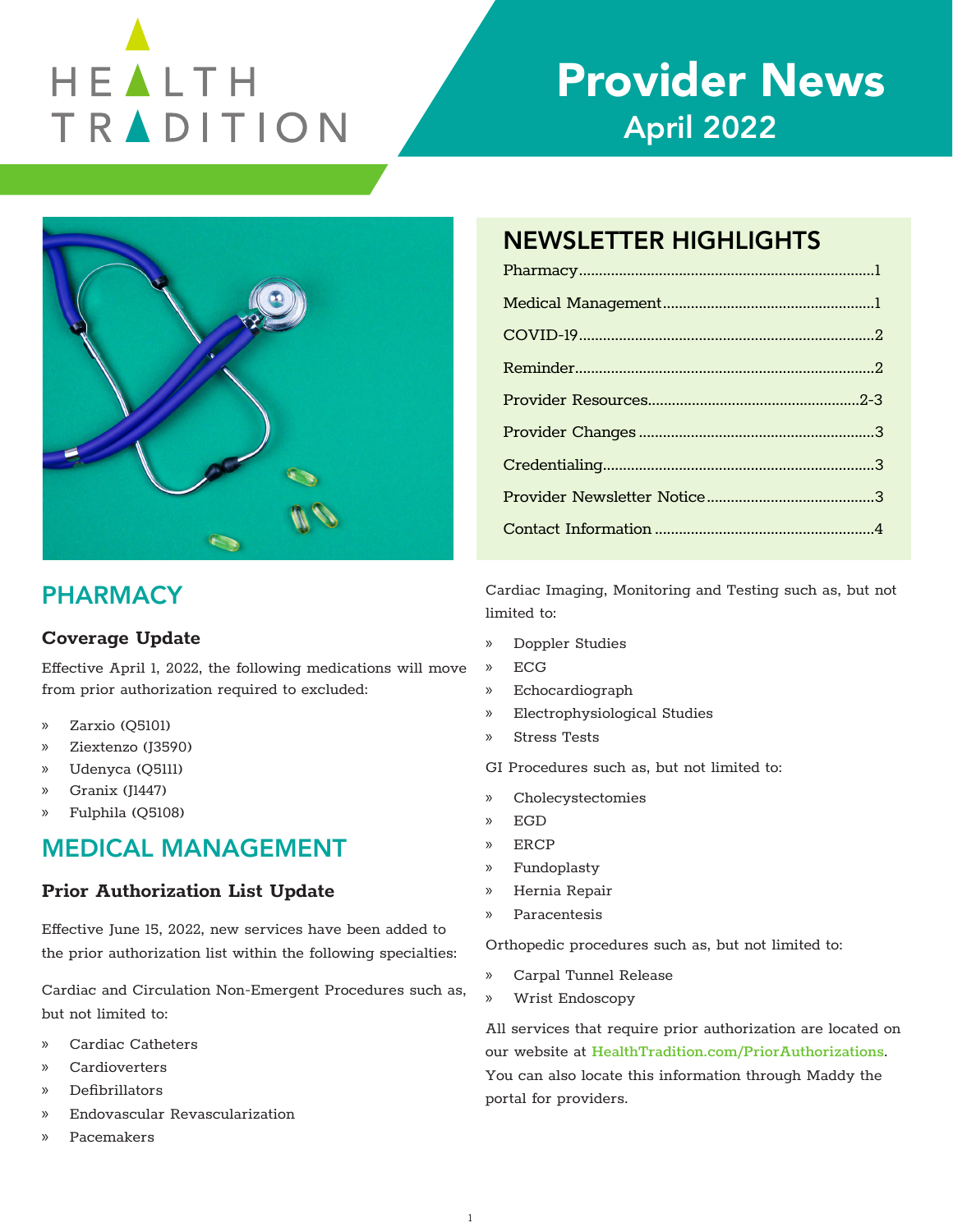#### **Advance Care Planning**

National Healthcare Decisions Day is April 16. Health Tradition supports the importance of members understanding their wishes and values around their healthcare and offers an Advance Care Planning Specialist to assist members with navigating and communicating their healthcare goals, desires and preferences to their providers.

The Advance Care Planning Specialist will also guide members on how to complete key Wisconsin advance directives—all at no cost to them. The Advance Care Planning Specialist is able to review members' advance directive documents and may fax them to their provider on their behalf.

If a provider receives an advance directive document and has questions, please contact our Care Management Team at [CareManagers@HealthTradition.com](mailto:CareManagers%40HealthTradition.com?subject=).

For additional information regarding the Advance Care Planning process please visit our website at [HealthTradition.com/AdvanceCarePlanning](https://www.healthtradition.com/members/care-management/advance-care-planning).

## COVID-19

#### **New PCR Test**

Effective April 1, 2022, CPT Code 87913 is a new code available as a PCR test for COVID-19 mutation detection in targeted regions. This is to inform you this PCR test will not be covered under the health policy. This includes services submitted on a HCFA 1500 Claim Form (CMS-1500) or Facility UB-04 Form or the electronic equivalent, in any place of service, for any Type of Bill or Revenue code. If this test is submitted the service will deny as "provider responsibility" and the member may not be billed.

## REMINDER

#### **Respiratory Viral Panels**

Consistent with the Centers for Medicare and Medicaid Services (CMS) Local Coverage Determinations (LCDs), Multiplex Nucleic Acid Amplified Tests for Respiratory

Viral Panels, including 6 or more pathogens are not covered under the health policy. This includes services submitted on a HCFA 1500 Claim Form (CMS-1500) or Facility UB-04 Form or the electronic equivalent, in any place of service, for any Type of Bill or Revenue code.

This applies to the following CPT Codes:

- » 0115U
- » 0151U
- » 0202U
- » 0223U
- » 0225U

Effective March 1, 2022, this applies to the following CPT Codes:

- » 87632
- » 87633

If Multiplex Nucleic Acid Amplified Tests for Respiratory Viral Panels are submitted, the service will deny as "provider responsibility" and the member may not be billed.

## PROVIDER RESOURCES

#### **Provider IVR**

The Provider Integrated Voice Response (IVR) is designed to get you the information you need, when you need it, quickly and easily. You can verify eligibility, benefits, services that require prior authorization and claim status. In addition, you can request a fax back of this information.

When you access the IVR you will receive a series of prompts requesting the Member ID Number and Date of Birth. The Provider IVR is available at 844.825.9319. If you have additional questions, our knowledgeable Customer Service Representatives are ready to assist you.

#### **Provider Page**

Under the 'Providers' section of the Health Tradition website, you can find the Provider Manual, which provides you and your staff with an overview of the Health Tradition plans, processes and procedures. You can also find the latest information on COVID-19 and telehealth coverage, provider forms, services that require prior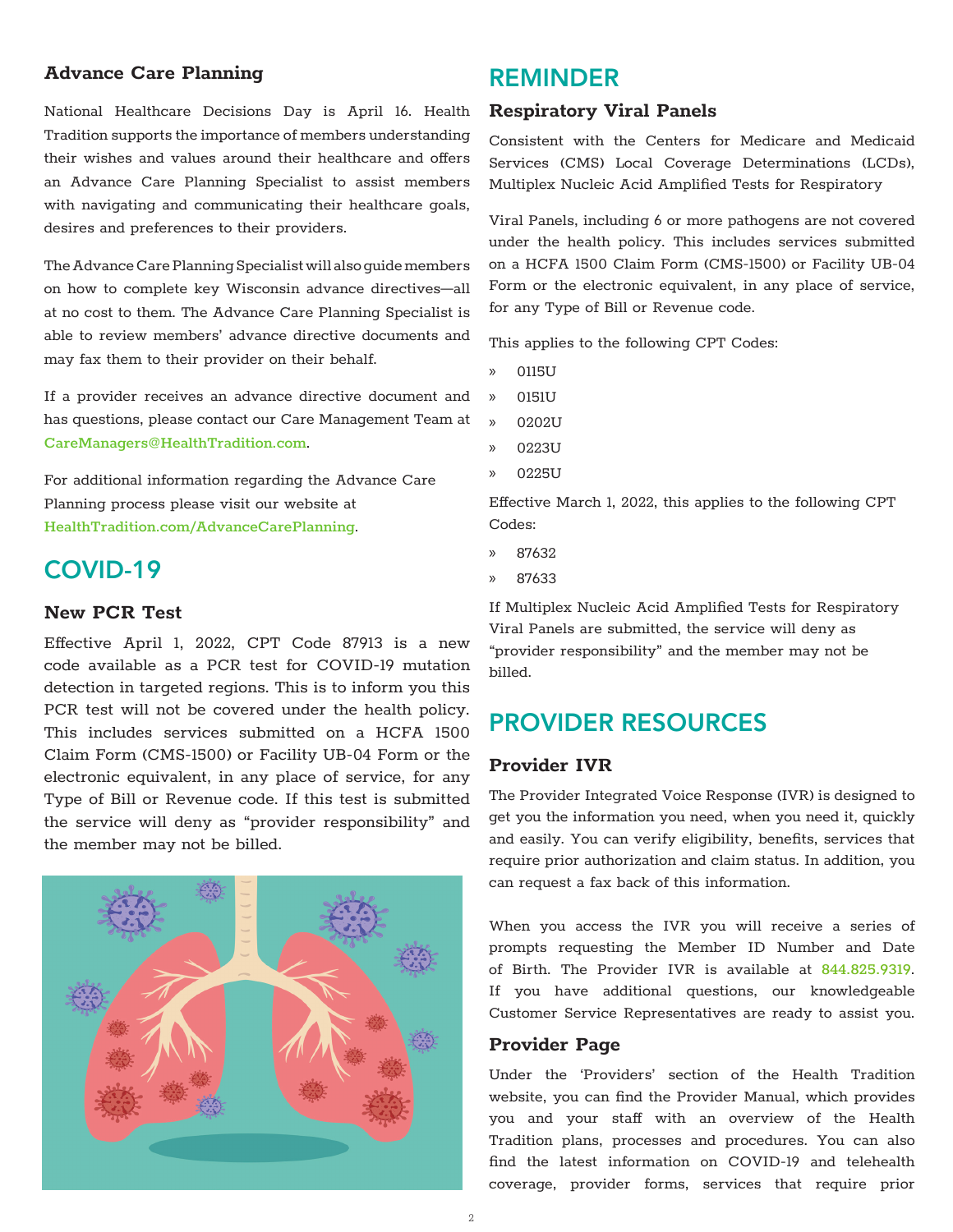authorization, and much more! Visit this site today at [HealthTradition.com/Provider](https://www.healthtradition.com/provider).

#### **Provider Portal**

The Maddy Portal is the go-to resource for all of your provider health insurance needs. The online health portal that gives you access to information about Health Tradition benefits.

#### **With the Maddy Portal You Can:**

- » Access member eligibility, benefits, claims and authorizations
- » Submit authorization requests
- » Contact customer service
- » and more!

#### **To Sign Up:**

- » Visit [MaddyPortal.com](https://MaddyPortal.com)
- » Select "Provider"
- » Create an account username and password

#### **Questions?**

Contact our customer service team at 844.825.9319

## PROVIDER CHANGES

Network providers are responsible for notifying Health Tradition of any updates to their provider organization, business practice, or practitioners. Please use our Provider Update Form, found on our website at [HealthTradition.com/Provider/Provider-Forms](https://www.healthtradition.com/provider/provider-forms).

Provide a minimum of 30 days' prior notice for any such changes, including but not limited to:

- » Change in ownership, operations, or incorporation status
- » Change in Tax ID number or legal business name
- » Acquisition of other medical practice or entity
- » Change in accreditation, licensure, or eligibility status
- » Change in billing or other contact information
- » Change in service location
- » Practitioner joining or leaving your organization
- » Change in practitioner name, credentials, or specialty

## CREDENTIALING

Contracted providers must complete the credentialing process and receive approval for network participation prior to rendering services to Health Tradition members. Services provided before the successful completion of the credentialing process will be denied and may not be billed to the member.

## [PROVIDER NEWSLETTER NOTICE](http://www.facebook.com/HealthTradition)

#### Important Update – Action Required

Please be advised Health Tradition Health Plan has moved to an electronic delivery of the provider newsletter. The provider newsletter will no longer be mailed to your physical location. However, the quarterly issues will continue to be accessible on the Health Tradition Health Plan website and Maddy Portal.

To ensure receipt of future provider newsletters via email, please subscribe at [HealthTradition.com/Provider/Provider-News](https://www.healthtradition.com/provider/provider-news)  and follow the below steps:

- » Click on the "Subscribe to our Provider Newsletter" button
- » Fill out the form (Note: The asterisk [\*] signifies required fields)
- » Click on the Email Opt-In box
- » Click on the Subscribe button to complete

## **Stav connected** with us on Facebook!

facebook.com/HealthTradition